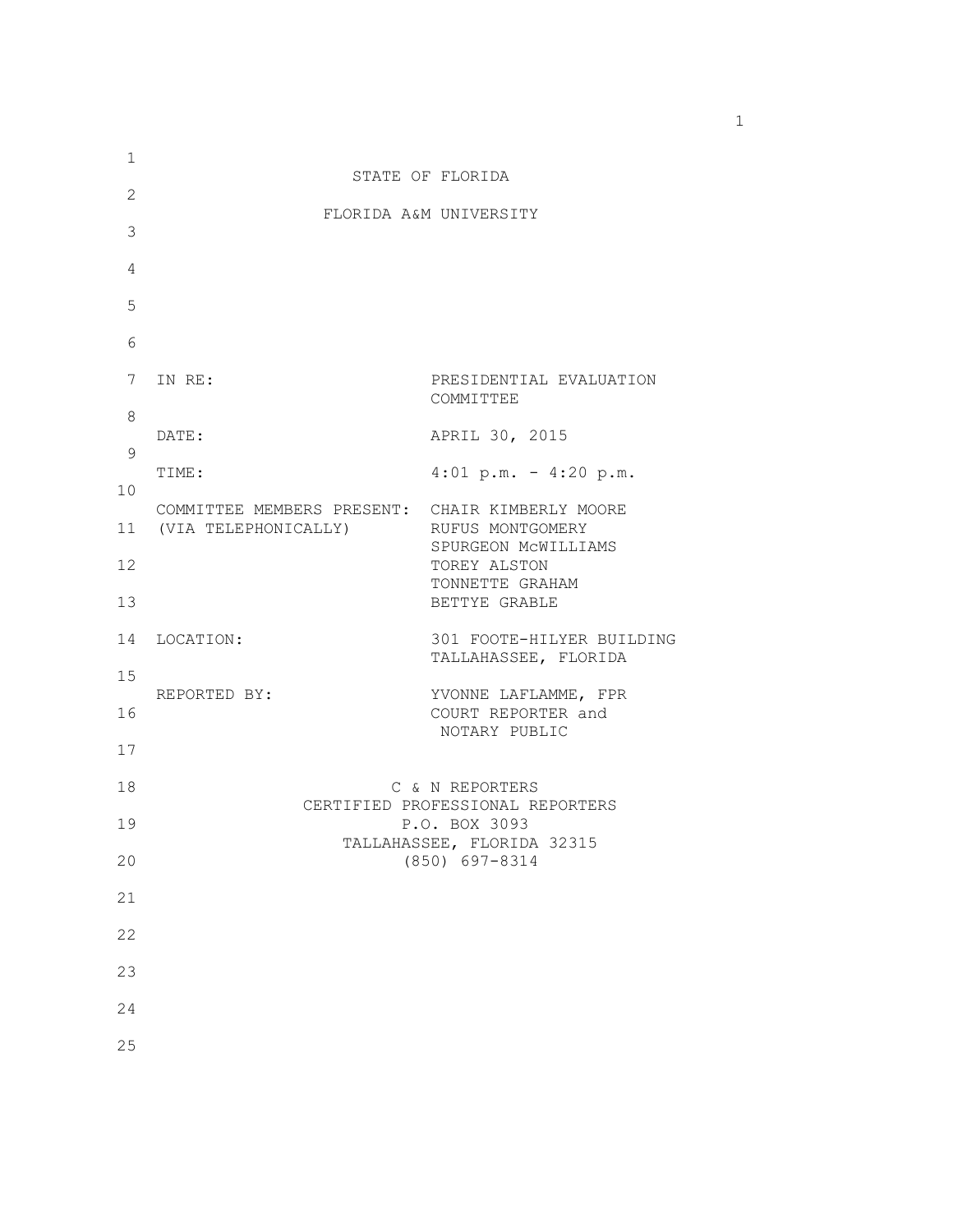1 \*\*\*\*\*\*\*\*\*\*\*\*\*\*\*\*\*\*\*\*\*\*\*\*\*\*\*\*\*\*\*\*\*\*\*\*\*\*\*\*\*\*\*\*\*\*\*\*\* 2 TRUSTEE MOORE: What I would like to do is I 3 would like to call the Presidential Evaluation 4 Committee to order. 5 ATTORNEY BARGE-MILES: We need to wait just a 6 second. 7 TRUSTEE MOORE: Okay. 8 Trustee Grable -- I'm sorry -- Trustee Moore? 9 TRUSTEE MOORE: Yes. 10 ATTORNEY BARGE-MILES: We're ready to start now. 11 TRUSTEE MOORE: I would like to officially call 12 this Presidential Evaluation Committee to order. 13 ATTORNEY BARGE-MILES: Trustee Alston? 14 TRUSTEE ALSTON: Here. 15 ATTORNEY BARGE-MILES: Trustee Grable? 16 TRUSTEE GRABLE: Here. 17 ATTORNEY BARGE-MILES: Trustee Graham? 18 TRUSTEE GRAHAM: Here. 19 ATTORNEY BARGE-MILES: Trustee Lawson? 20 Trustee McWilliams? 21 TRUSTEE McWILLIAMS: Here. 22 ATTORNEY BARGE-MILES: Trustee Moore? 23 TRUSTEE MOORE: Here. 24 ATTORNEY BARGE-MILES: Trustee Montgomery? 25 TRUSTEE MONTGOMERY: Here.

 $\sim$  2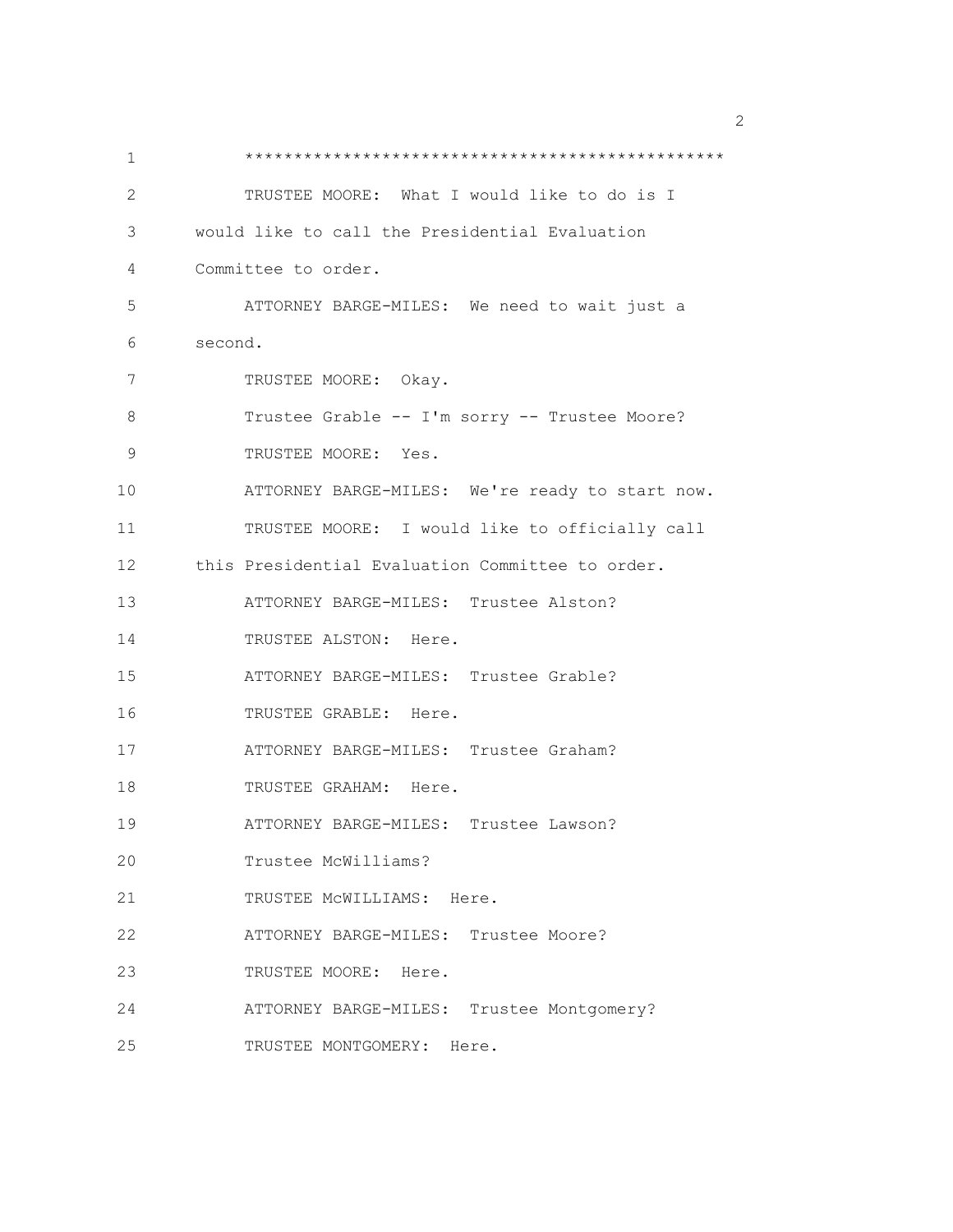1 ATTORNEY BARGE-MILES: You have a quorum. 2 I would also like to inquire if we have any other 3 Board members that are joining the call that are not 4 on the Committee? 5 Okay, thank you. 6 TRUSTEE MOORE: Okay. Attorney Barge-Miles, if 7 you could also recognize any individuals that we have 8 participating on the call that may not be attached to 9 the Committee or to the Board. 10 ATTORNEY BARGE-MILES: Do we have anyone else on 11 the call? 12 TRUSTEE MOORE: Okay. Well, we will move forward 13 with the Committee. Thank you all for being on the 14 call and for agreeing to serve on this ad hoc and 15 special committee. This is indeed probably one of the 16 most important roles that we will each have, and such 17 short amount of time that we have to move a whole lot 18 of items. 19 Before moving forward into our agenda today -- it 20 looks busier than it is -- I would like to give you 21 some background information upfront. 22 Could we address -- looks like the noise on the 23 background, Linda? 24 ATTORNEY BARGE-MILES: Yes. I believe everyone 25 needs to put their phone on mute.

 $\sim$  3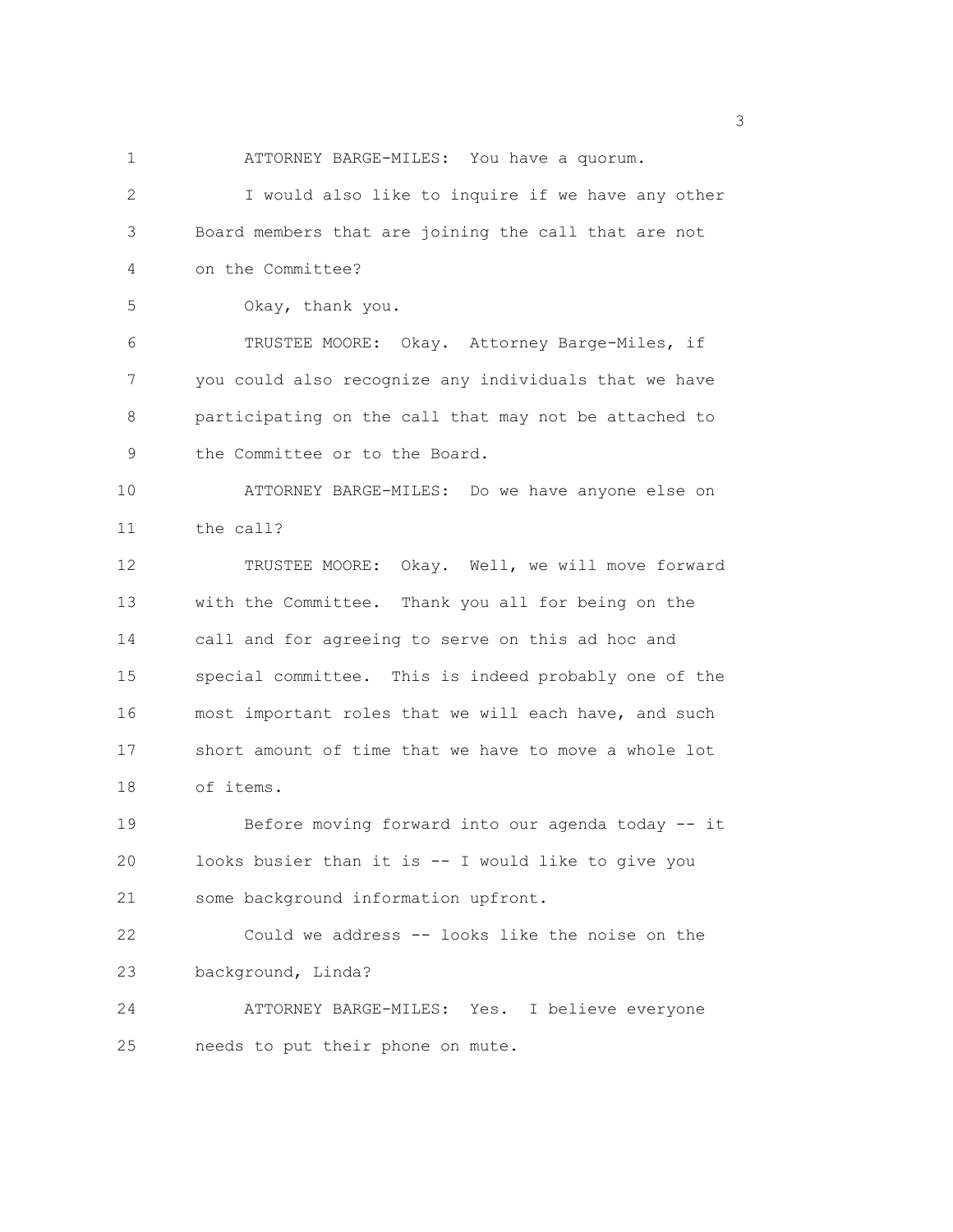1 TRUSTEE MOORE: Okay. Thank you.

| $\overline{2}$ | Okay, before moving on to our agenda, the first        |  |  |  |  |  |
|----------------|--------------------------------------------------------|--|--|--|--|--|
| 3              | item is referencing the Board approved President's     |  |  |  |  |  |
| 4              | performance goals and objectives for the 2014-2015     |  |  |  |  |  |
| 5              | year. It's with the understanding that the document    |  |  |  |  |  |
| 6              | will target five strategic initiatives that were       |  |  |  |  |  |
| 7              | identified and selected from the University's          |  |  |  |  |  |
| 8              | strategic plan five years ago. And that document is    |  |  |  |  |  |
| 9              | entitled the 2010-2020 Vision With Courage Plan.       |  |  |  |  |  |
| 10             | There are five areas, again as I've mentioned, and     |  |  |  |  |  |
| 11             | that information will be provided to you under         |  |  |  |  |  |
| 12             | separate e-mail after this committee meeting.          |  |  |  |  |  |
| 13             | The other item that I'd like to bring to your          |  |  |  |  |  |
| 14             | attention is the performance period that's captured in |  |  |  |  |  |
| 15             | President Mangum's performance goal document is        |  |  |  |  |  |
| 16             | through May, 2014, through April, 2015. Now, should    |  |  |  |  |  |
| 17             | the Committee choose to adopt the schedule that will   |  |  |  |  |  |
| 18             | be presented later on in the agenda, moving forward,   |  |  |  |  |  |
| 19             | the performance review period will align with the      |  |  |  |  |  |
| 20             | University's annual operating period of July 1st       |  |  |  |  |  |
| 21             | through June 30th.                                     |  |  |  |  |  |
| 22             | Lastly as a clarifier, the employment agreement        |  |  |  |  |  |
| 23             | does afford the Board the opportunity to include other |  |  |  |  |  |
| 24             | such areas as deemed appropriate in the evaluation     |  |  |  |  |  |
| 25             | process.                                               |  |  |  |  |  |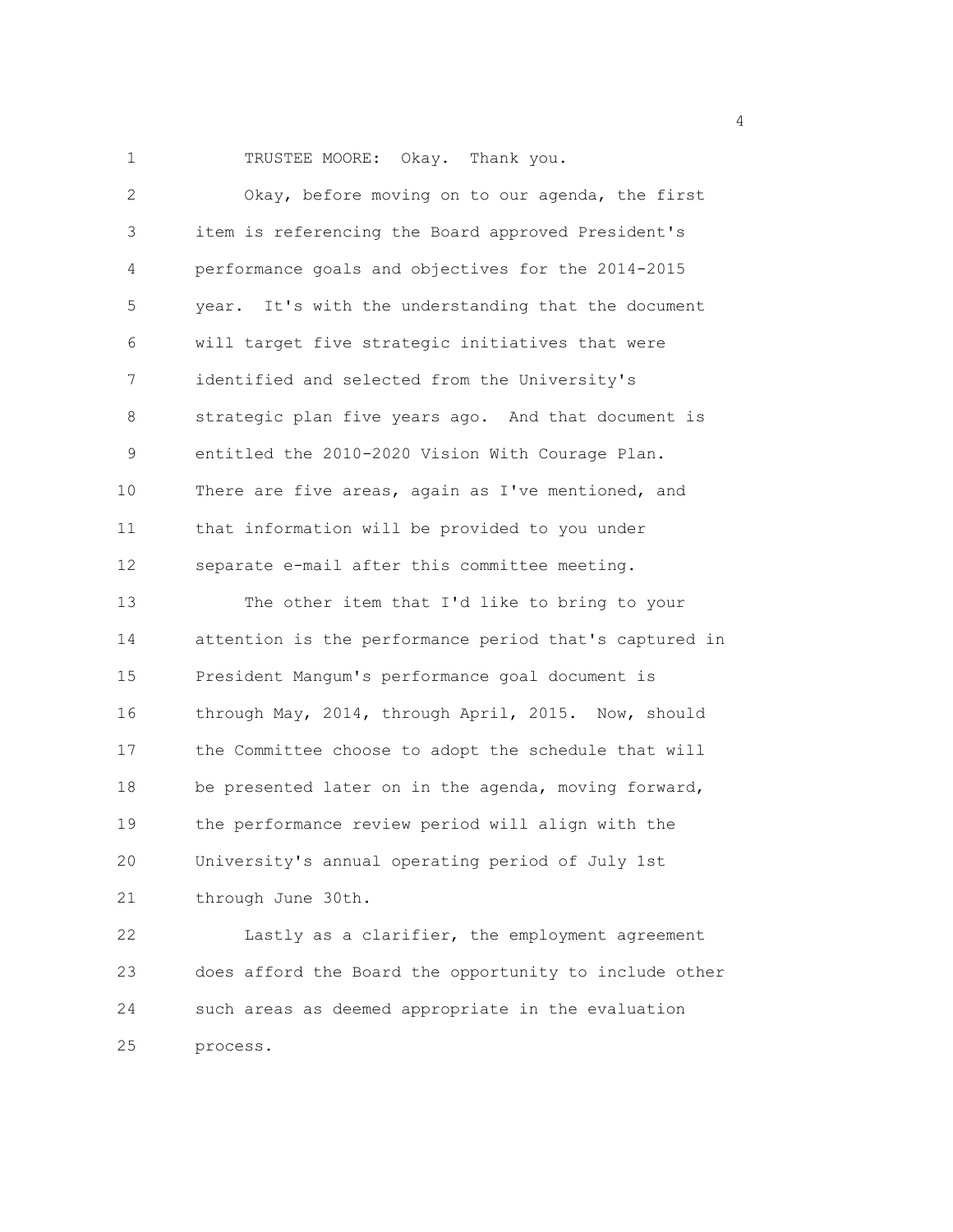1 Are there any questions before I move into the 2 agenda?

3 Okay. Well, our first item of business is to 4 discuss the overview and role of the Committee 5 document that you received, starting with the primary 6 goals which will include the recommended goals -- 7 recommending the goals for the President for the 8 2015/2016 review period. And leading the evaluation 9 of the President's performance, these two items 10 represent the key objectives of this Committee. 11 Now, there are some sub items that are listed 12 that must be met in order for us to achieve the key 13 objectives. They've also been included or addressed 14 in the timeline that will also be presented later. 15 Again, I would ask, are there any questions or areas 16 of concern that require clarification tied to the 17 roles and responsibilities of this Committee? Okay, 18 I'll take that as a no. 19 If not, we'll move into Agenda Item 3, which is

20 the contract key elements. Now, this indeed is an 21 action item captured on the document and hopefully you 22 have that in front of you. We forwarded it to you in 23 our original packet of information for this committee 24 meeting.

25 Captured on that document in the black font are

<u>5</u> September 2005 and 2006 and 2007 and 2007 and 2008 and 2007 and 2008 and 2008 and 2008 and 2008 and 2008 and 2008 and 2008 and 2008 and 2008 and 2008 and 2008 and 2008 and 2008 and 2008 and 2008 and 2008 and 2008 and 2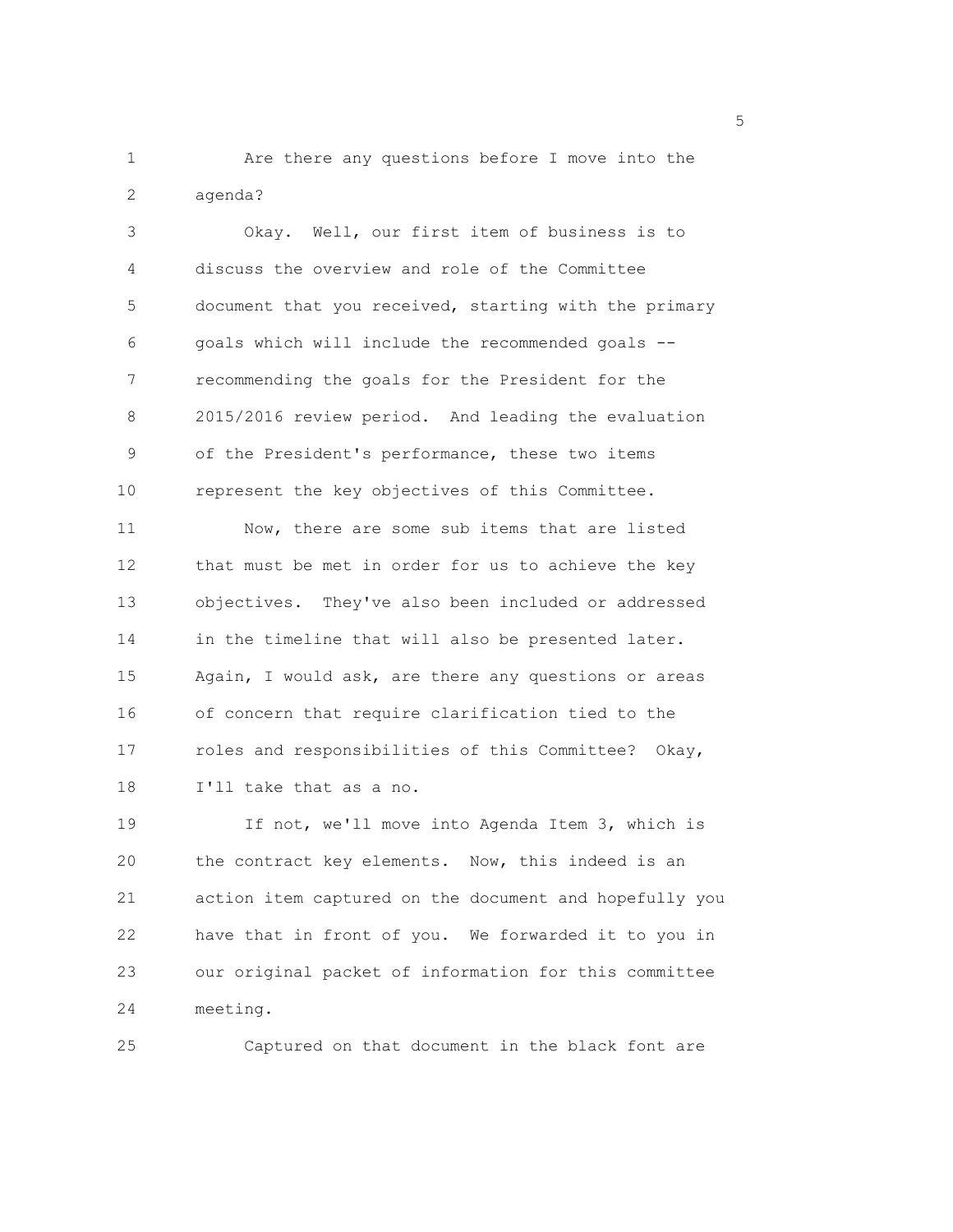1 all of the date-specific items that relate back to the 2 role of the Presidential Evaluation Committee. Now, 3 the items that are listed in the red font are 4 important, but they're not tied to the role of this 5 Committee but will need to be addressed by the Board. 6 With that said, I would like through walk through the 7 listed items to address any questions or concerns, as 8 well as point out any issues related to timing. 9 Starting with the first item, the description of 10 it being, "President Mangum shall submit a proposed 11 list of goals and objectives for the 2015/2016 12 performance review period to Chairman Montgomery." 13 This is identified in the contract and/or agreement as 14 a May 1 deliverable. And I've also included the 15 citation of the section of the agreement for your 16 reference.

17 The next item that's listed also has a trigger 18 point, if you will, of June 1st, "President Mangum 19 shall initiate a self-appraisal evaluation process on 20 the approved goals and objectives for the 2014/2015 21 performance review period."

22 Now, what we should note here is that if we adopt 23 this schedule, that we will have to take into account 24 that the tool that we intend on using will need to be 25 approved by the Board, because this is a tool that

<u>6</u> and the contract of the contract of the contract of the contract of the contract of the contract of the contract of the contract of the contract of the contract of the contract of the contract of the contract of the co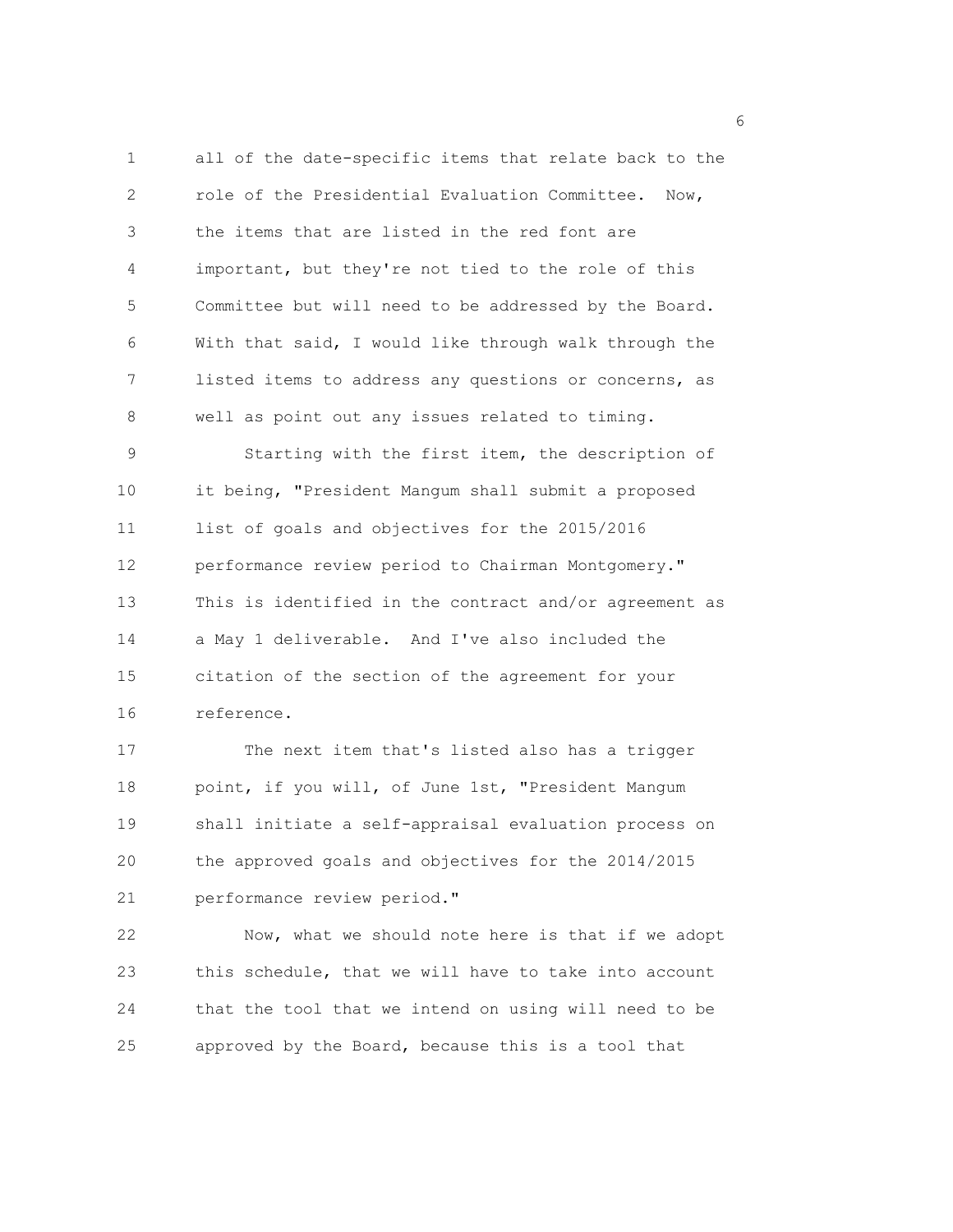1 will be used by President Mangum to initiating her 2 self-appraisal on June 1st.

3 The next item, again, it's in the red font -- 4 it's important but not related to this Committee. It 5 speaks to the University-related non-salary 6 compensation; on or before June 1st that this 7 information would need to be provided.

8 Moving to July, the Board or Committee shall 9 agree upon finalized goals or objectives for the 10 2015/2016 performance review period, and that's on or 11 before.

12 And then transitioning into the July 1 through 13 September 30th window. The Board would have to 14 complete an evaluation of President Mangum based on 15 the mutually agreed upon goals and objectives and any 16 other criteria as the Board deemed appropriate.

17 Lastly, October 1, going forward, the Board would 18 have to take up by vote the payment of a performance 19 bonus. Upon Board approval of a performance bonus, 20 payment would have to be paid within 60 days. Again, 21 anything in red font represents the Board action; 22 anything in black font is tied to this committee. 23 Are there any questions? And if there aren't any

24 questions, this is an item that I would ask for you to 25 move forward with the motion.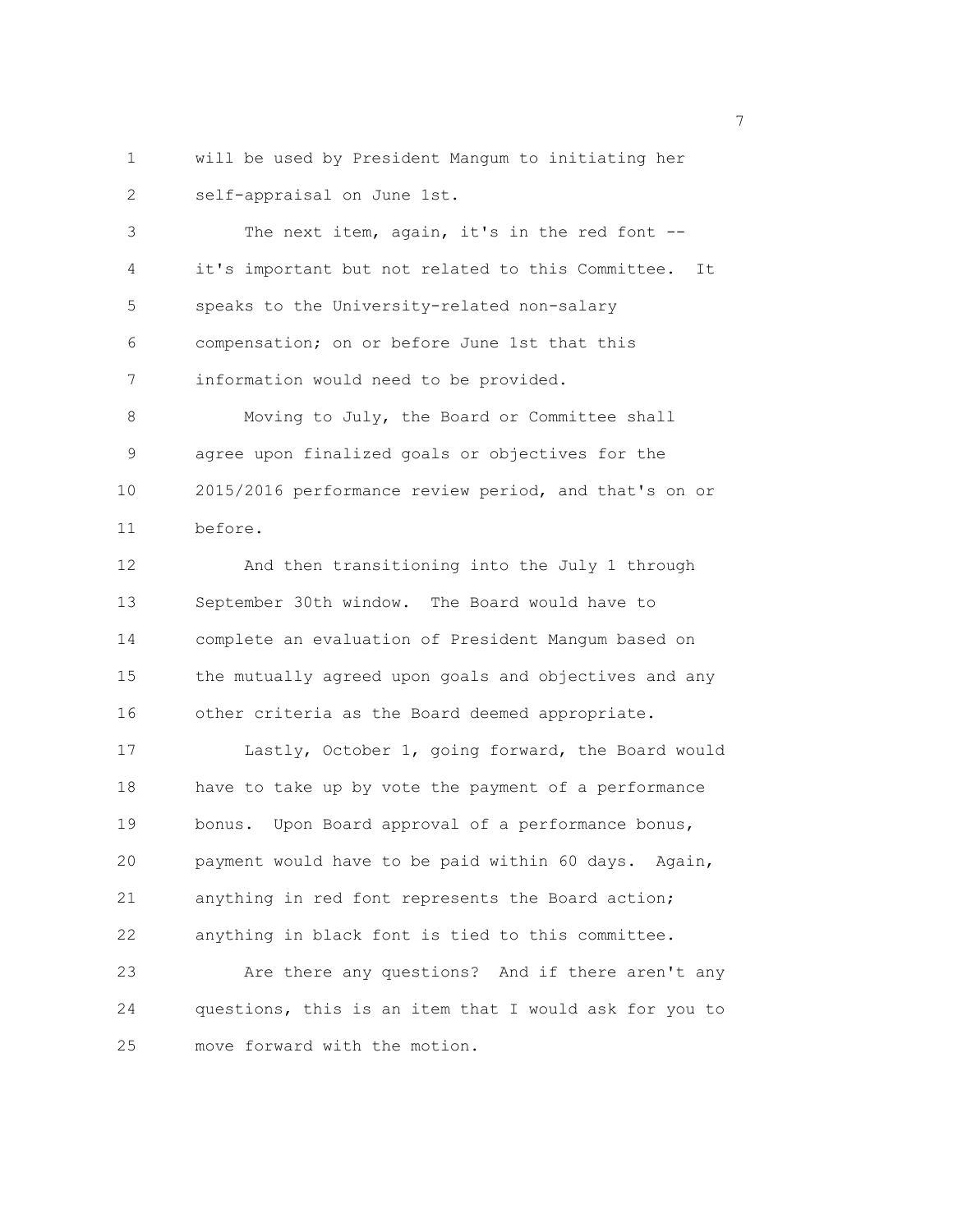1 TRUSTEE ALSTON: So moved, Madam Chair.

2 TRUSTEE MOORE: Is there a second?

3 TRUSTEE MONTGOMERY: Second.

4 TRUSTEE MOORE: It's been properly motioned and 5 seconded that we move forward with adoption of the 6 contract and key elements. All those in favor, please 7 acknowledge with the sign aye.

8 (Committee answers affirmatively.)

9 TRUSTEE MOORE: Okay, the motion passes. The 10 next agenda item, Item 4, involves the evaluation 11 process, and what I would like to do now is take the 12 opportunity to share with you the models that are in 13 practice right now and referenced in the resource 14 documents that are listed on your agenda.

15 The majority of the Board's include one of two 16 delivery styles. The first is a committee-led 17 evaluation where they're either using a hard copy or 18 electronic tool and there's engagement of the 19 President as well as the full Board;

20 The other involves the use of an outside group to 21 conduct a comprehensive assessment, which would be 22 open to the Board, the campus community, the alumni, 23 and stakeholders. Now, with regard to the latter, 24 this practice is usually acted on in the third or 25 fourth year of the President's tenure, and just for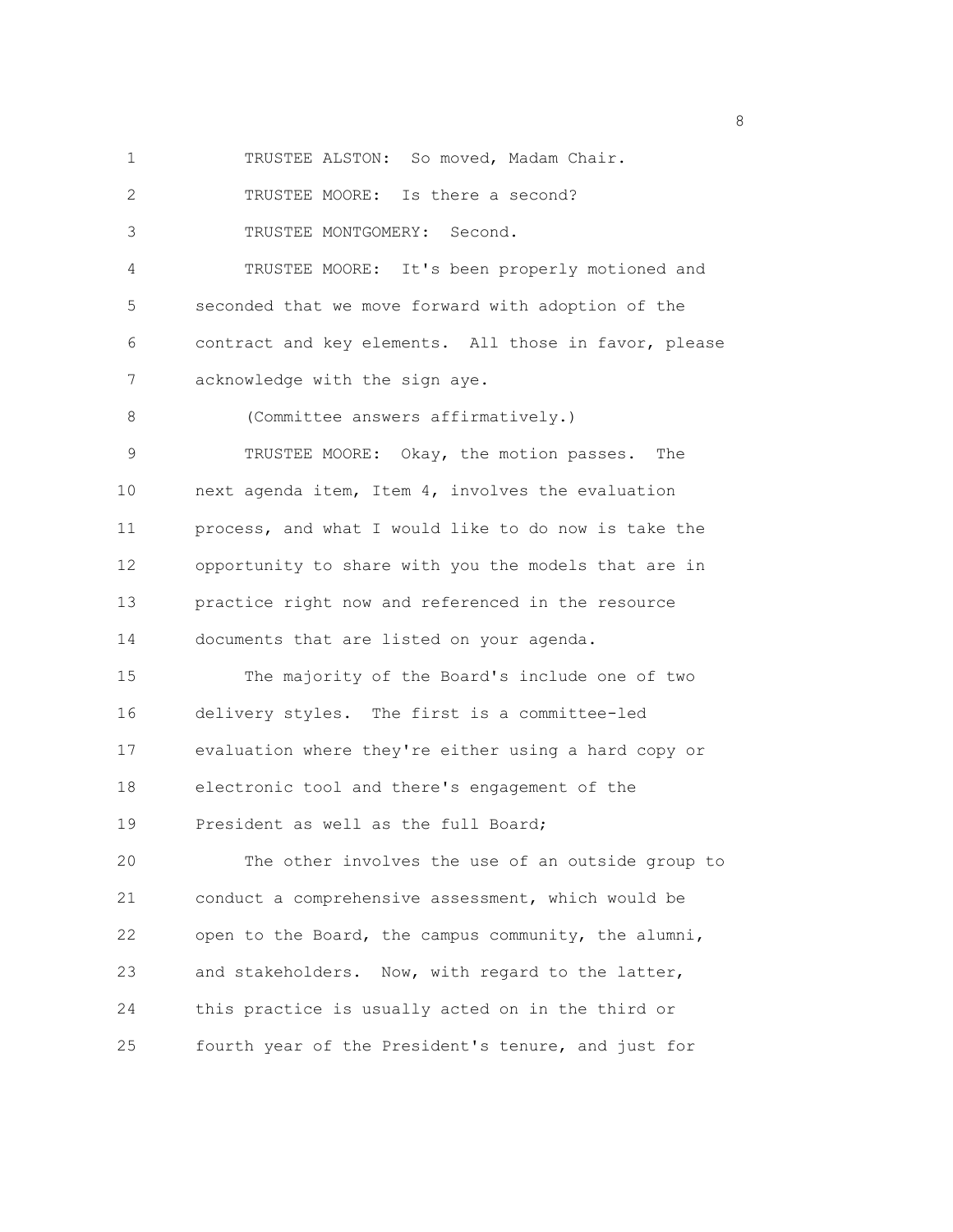1 clarification, I'm referring to the comprehensive 2 assessment. However, some universities have opted to 3 use it sooner.

4 With regard to Florida SUS system, I would like 5 to draw your attention to the comparison document 6 included with your meeting items. You'll find that 7 the majority of the institutions include a board or 8 committee as tasked with leading the charge in this 9 regard. There are a couple of incidences cited that 10 involve the board chair leading the effort and a 11 handful that involve an outside entity.

12 Again, this is more background information so 13 that we go -- before we go into what our process would 14 likely be that I'm proposing. As it relates to a 15 University's historical perspective, involving interim 16 presidents as well as former full-time presidents with 17 the president -- Bryant, Ammons, as well as 18 Robinson -- what we have done in the past involves an 19 evaluation process where Board members did an 20 evaluation tool and the chair engaged the President 21 regarding the results that led to a Board action. 22 The other option that we've taken, or the 23 University has taken, is we've engaged in outside

24 party or external group where they conducted a

25 comprehensive assessment which included interviews

en de la provincia de la provincia de la provincia de la provincia de la provincia de la provincia de la provi<br>1900 : la provincia de la provincia de la provincia de la provincia de la provincia de la provincia de la prov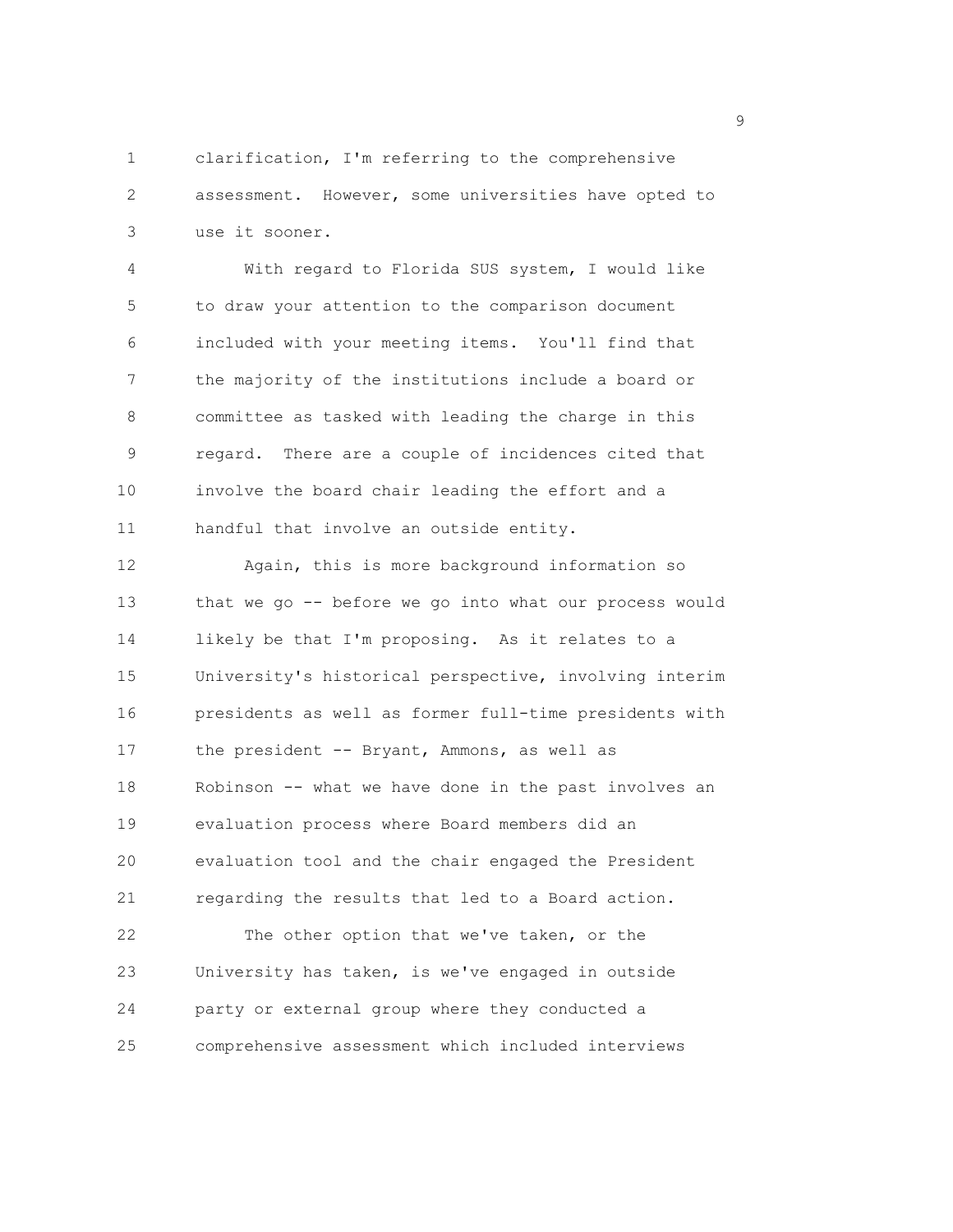1 with the trustees. And if I recall correctly, the 2 group or firm that was used in the past was Tinsett 3 (phonetic) and Associates and that was associated with 4 President Ammons.

5 Now, the staffing model that's been followed or 6 used in the past as a conduit to the Board has either 7 been the Assistant Corporate Secretary, or also known 8 as the Chief of Staff, or the Board liaison.

9 With respect to President engagement, attaching 10 all of these components to what we will get to be a 11 proposed recommendation for this body to consider, I 12 would like to underscore for the record that one of 13 the most important parts of our process will be the 14 inclusion of President Mangum, where her feedback and 15 the suggestions will be secured through an initial 16 scheduled meeting that will take place on May 7th, and 17 if it's determined that other meetings are necessary 18 by either party, then they will occur.

19 But to complete it and to move it forward for 20 where we need to be with the timeline, I would like to 21 offer as a starting point and suggestion, tied to an 22 evaluation process, that we would consider the 23 Presidential Evaluation Committee distributing the 24 approved tools to each member of the Board, which 25 would also include the same tool being shared with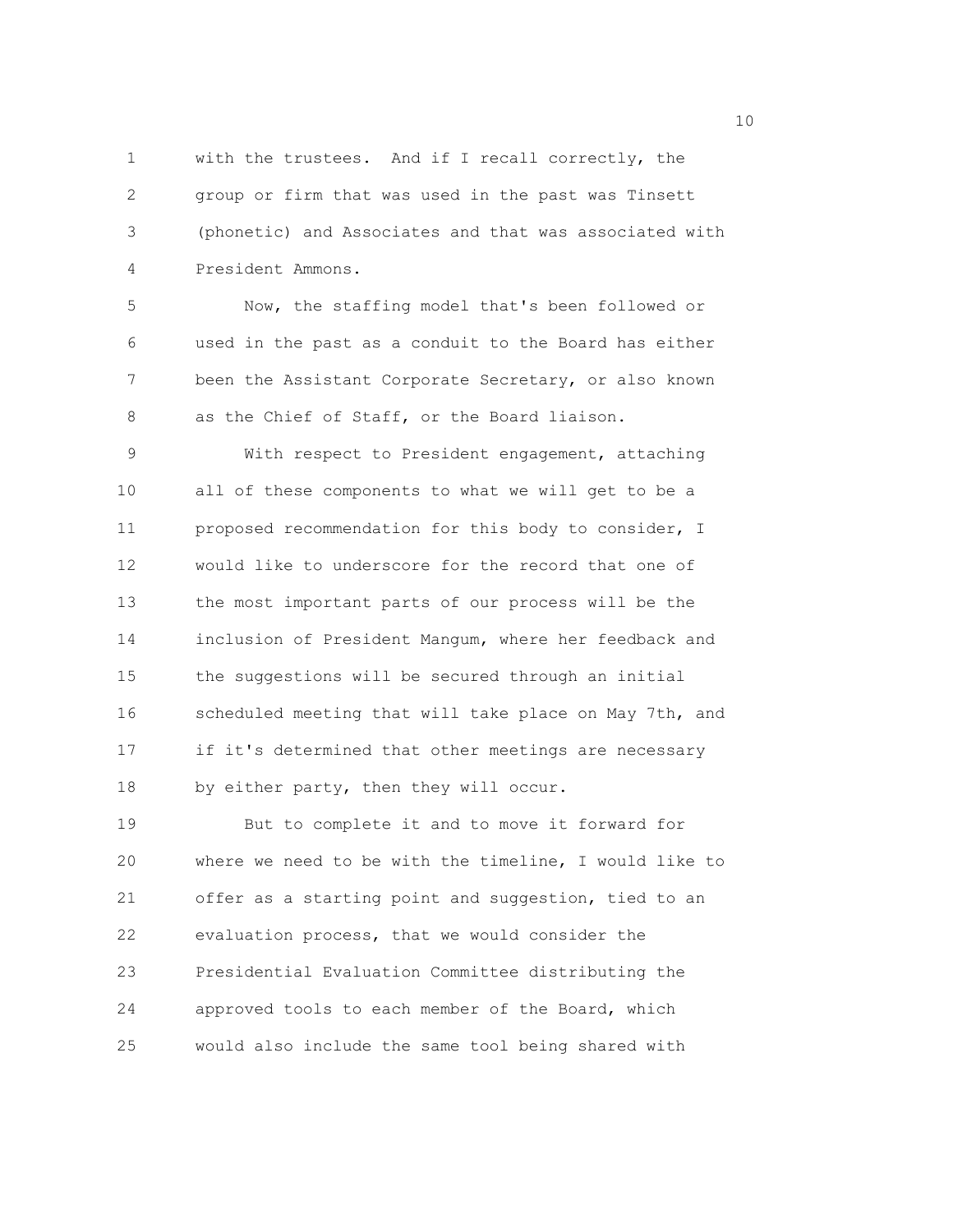1 President Mangum, for her to complete and fulfill the 2 self-appraisal, June 1st; then individual Board 3 responses would be sent back to the Committee Chair 4 who would then have the responsibility of providing 5 the feedback in a hard copy format to our general 6 counsel, and who in this scenario would serve as the 7 custodian of record, as well as be tasked with 8 synthesizing the evaluation report. 9 With that said, and bringing you up to speed on 10 what we've done in the past and what's being proposed 11 now, I would like to open the floor for questions or 12 for a motion to accept a recommendation as presented. 13 Is there any conversation related to the 14 Presidential Evaluation Committee process that this 15 group will adopt moving forward? 16 TRUSTEE McWILLIAMS: Madam Chair? 17 TRUSTEE MOORE: Yes. 18 TRUSTEE McWILLIAMS: I understand the format. It 19 sounds good except that I don't understand, do we -- 20 are you going to design a question or survey as 21 something that we're going to respond to, or how is 22 that going to take place? 23 TRUSTEE MOORE: Trustee McWilliams, one of the 24 tasks that this Committee will have responsibility of 25 is actually designing or creating that tool that would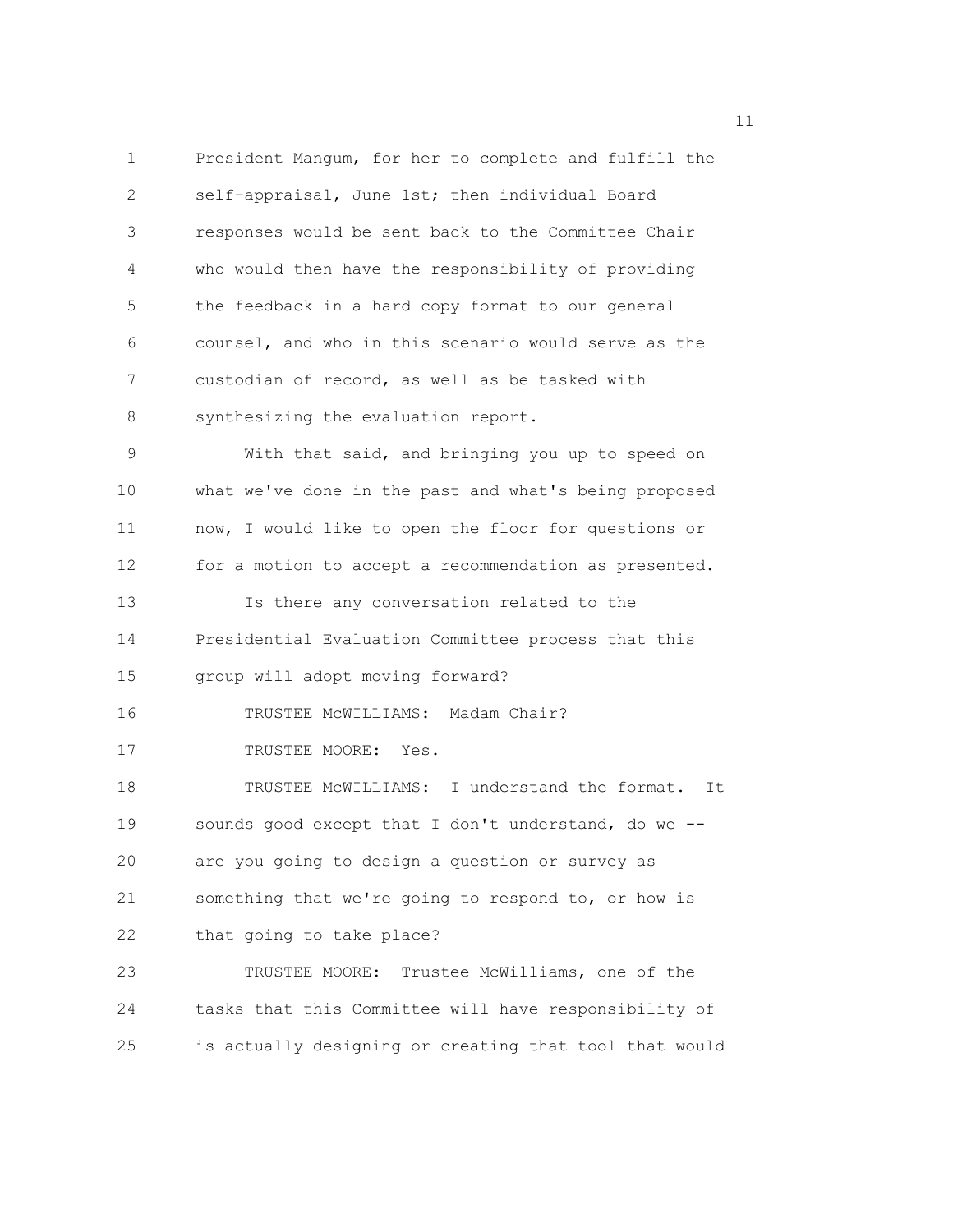1 be used both by the Board as well as by President 2 Mangum, if the Board accepts this recommendation. And 3 it's outlined in our tasks and responsibilities 4 associated with the Committee. 5 Are there questions? 6 TRUSTEE ALSTON: This is Trustee Alston. 7 Everything looks good to me. Looks like a job well 8 done. 9 TRUSTEE MOORE: I appreciate that Trustee Alston. 10 If there aren't any other comments related, then we 11 certainly do need to move forward with a motion. 12 TRUSTEE ALSTON: So moved. 13 TRUSTEE MOORE: Okay, it's been properly 14 motioned; is there a second? 15 TRUSTEE GRABLE: Second. 16 TRUSTEE MOORE: Okay, properly motioned and 17 seconded that we move forward with the process 18 described for the Presidential Evaluation Committee. 19 All those in favor, please acknowledge with the sign 20 "aye." 21 (Committee answers affirmatively.) 22 TRUSTEE MOORE: Opposers? Okay, the motion 23 passes. 24 Our next agenda item, Item Number 5, is regarding 25 the evaluation tool that was just raised by Trustee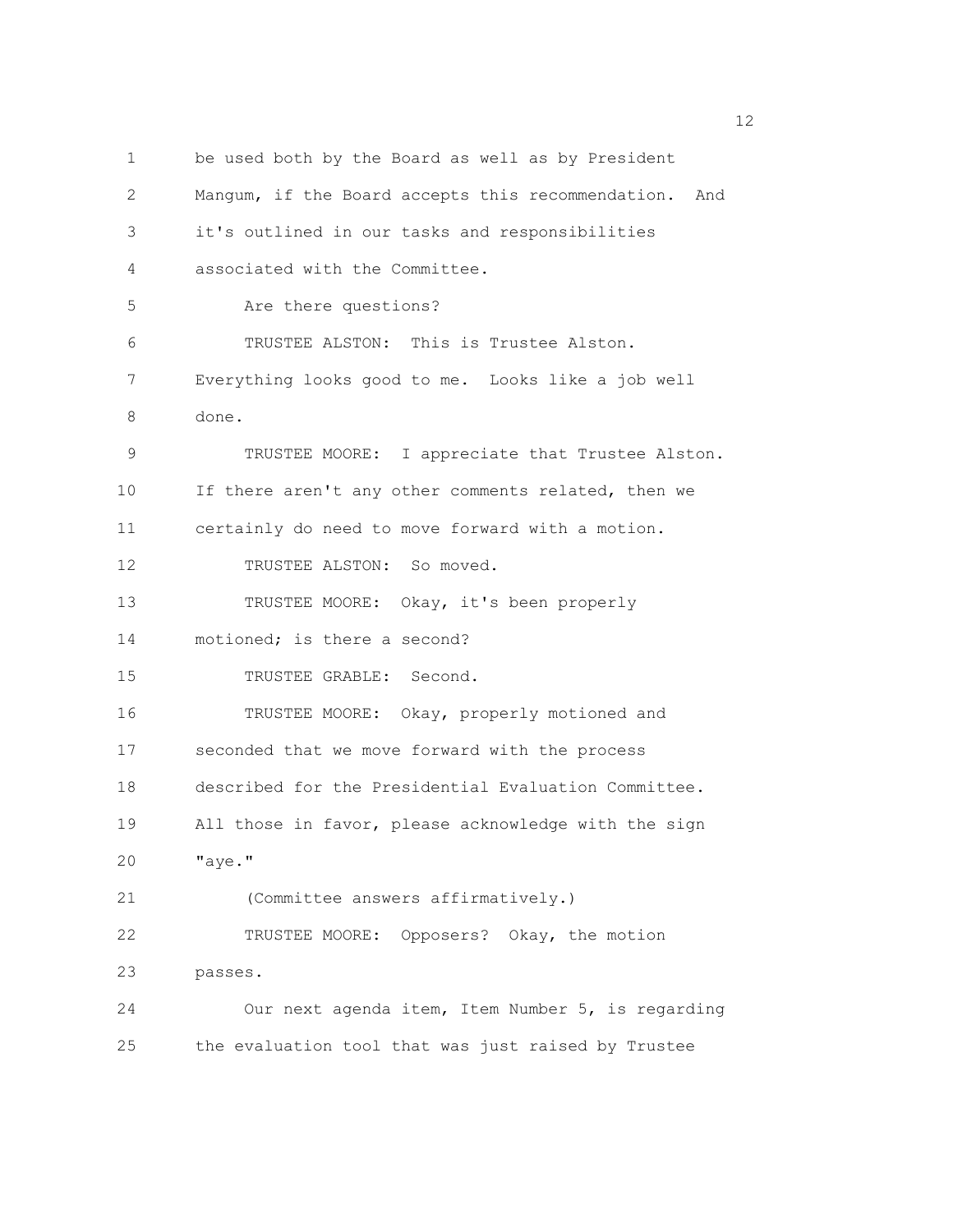1 McWilliams. The Committee is tasked with developing 2 evaluation tools. To that end, I want to make the 3 Committee members aware that the following items will 4 be attributed to the Committee as a next step for our 5 review and preparation for our next formal meeting. 6 Now, what you will receive will be the evaluation 7 tool that they used in the past with previous 8 presidents. You'll also receive draft questions that 9 are cited by the Association of Governing Boards of 10 Universities and Colleges. You'll also receive 11 information regarding the American Council of Trustees 12 and Alumni. You'll also, in addition to the 2014/2015 13 Board approved performance goals and the University's 14 strategic plan. Lastly, will be matrix options, how 15 will each item be measured. So each of those items 16 will be provided to you in an e-mail and will be used 17 as we prepare for our next meeting. 18 Are there questions or concerns regarding any of 19 the items, or if you believe there's something else 20 that should be added? 21 TRUSTEE MONTGOMERY: Madam Chair, this is 22 Montgomery.

23 The data that you're suggesting -- that you're 24 putting forth is a lot. I mean, I've read a lot of it 25 myself. To the extent that Board members have

13 and 13 and 13 and 13 and 13 and 13 and 13 and 13 and 13 and 13 and 13 and 13 and 13 and 13 and 13 and 13 and 13 and 13 and 13 and 13 and 13 and 13 and 13 and 13 and 13 and 13 and 13 and 13 and 13 and 13 and 13 and 13 an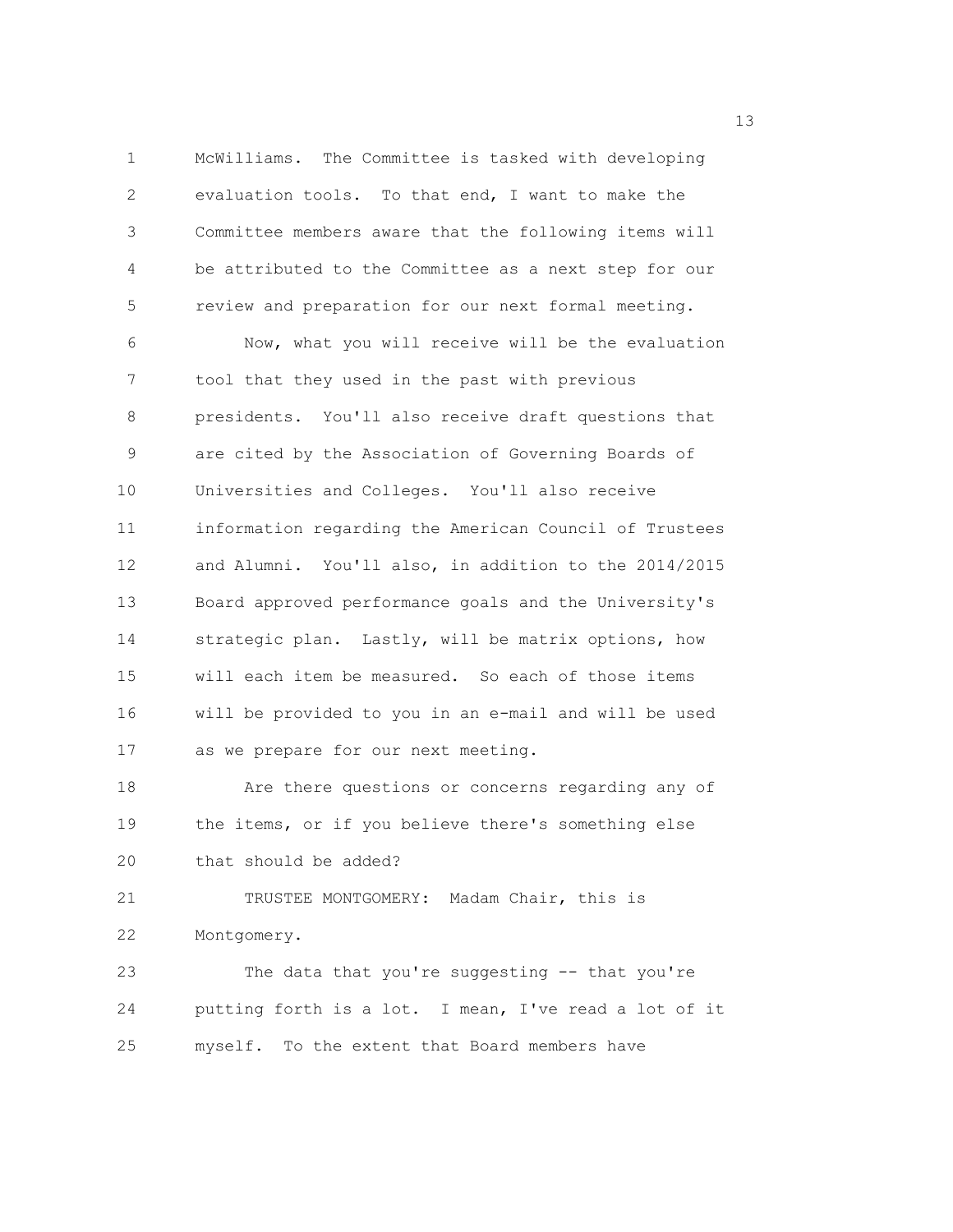1 questions, concerns, or comments, are we directing 2 those to the liaison or to Attorney McKnight? 3 TRUSTEE MOORE: Any questions regarding any of 4 the information that we share will be directed to our 5 Attorney Barge-Miles, our Board Liaison. 6 TRUSTEE MONTGOMERY: Thank you. 7 TRUSTEE MOORE: And Trustee Montgomery, I agree 8 it sounds like a lot of information, but I will work 9 to make sure we have it how it's compiled in a way 10 that it's more an at-a-glance than a lot of voluminous 11 items to read. Okay? 12 And last but not least, we have Agenda Item 6, 13 the timeline recommendation. And this is an action 14 item as well that we submit to move us in order 15 addressing the time-sensitive dates that are 16 associated with the employment contract held with the 17 Board of Trustees as President Mangum. If it's the 18 pleasure of the Committee, I can walk through the 19 document; or if the Committee has read it and we're 20 operating in agreement with the timeline presented, a 21 motion can be offered. 22 So what's the pleasure of the Committee? 23 TRUSTEE MONTGOMERY: I would ask, Madam Chair? 24 Montgomery. 25 TRUSTEE MOORE: You're recognized, Chair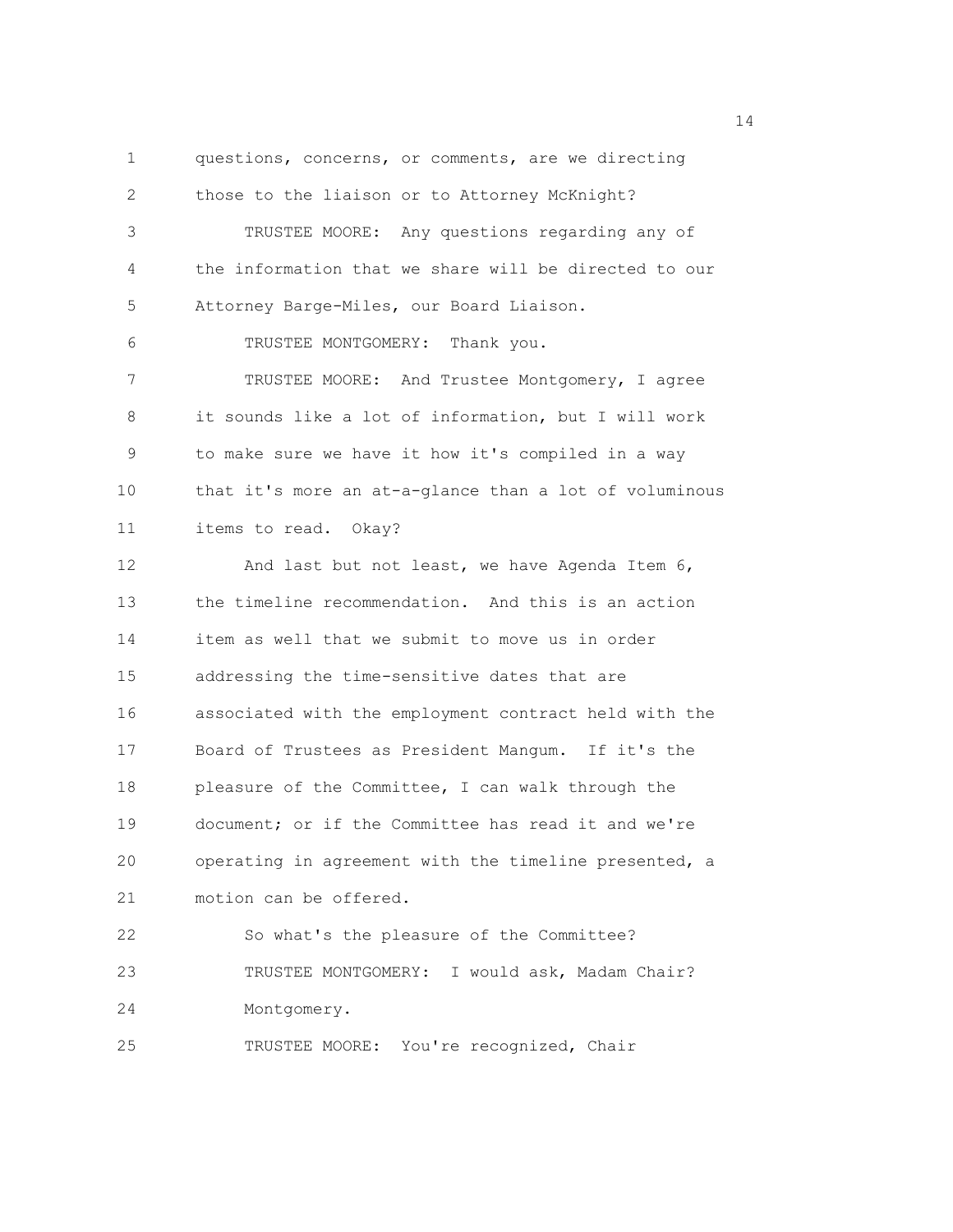1 Montgomery.

| 2           | TRUSTEE MONTGOMERY: On your fourth item from          |  |  |  |  |  |
|-------------|-------------------------------------------------------|--|--|--|--|--|
| 3           | May, 2015, where it says the Committee will work to   |  |  |  |  |  |
| 4           | reach mutual agreement, what is the mechanism in the  |  |  |  |  |  |
| 5           | event that mutual agreement is not reached? What      |  |  |  |  |  |
| 6           | happens then?                                         |  |  |  |  |  |
| 7           | TRUSTEE MOORE: Well, the conversation --              |  |  |  |  |  |
| 8           | actually, this would actually continue, because this  |  |  |  |  |  |
| $\mathsf 9$ | is tied to the 2015/2016 goals, so the conversation   |  |  |  |  |  |
| 10          | would be able to continue.                            |  |  |  |  |  |
| 11          | Where the trigger comes for June 1 is associated      |  |  |  |  |  |
| 12          | with the 2014/2015 goals. The only reason I noted for |  |  |  |  |  |
| 13          | May, 2015, is because that's when the initial         |  |  |  |  |  |
| 14          | conversations will start, but it's certainly not an   |  |  |  |  |  |
| 15          | ending point. If we can reach agreement in Meeting 1, |  |  |  |  |  |
| 16          | then we're comfortable; if not, then we're continuing |  |  |  |  |  |
| 17          | the dialogue.                                         |  |  |  |  |  |
| 18          | TRUSTEE MONTGOMERY: Thank you.                        |  |  |  |  |  |
| 19          | TRUSTEE MOORE: Are there other questions related      |  |  |  |  |  |
| 20          | to the proposed timeline? Hearing none, then we will  |  |  |  |  |  |
| 21          | need to move forward with a motion.                   |  |  |  |  |  |
| 22          | TRUSTEE MONTGOMERY: Motion for approval.              |  |  |  |  |  |
| 23          | TRUSTEE MOORE: It's been motioned for approval;       |  |  |  |  |  |
| 24          | is there a second?                                    |  |  |  |  |  |
| 25          | TRUSTEE ALSTON: Second.                               |  |  |  |  |  |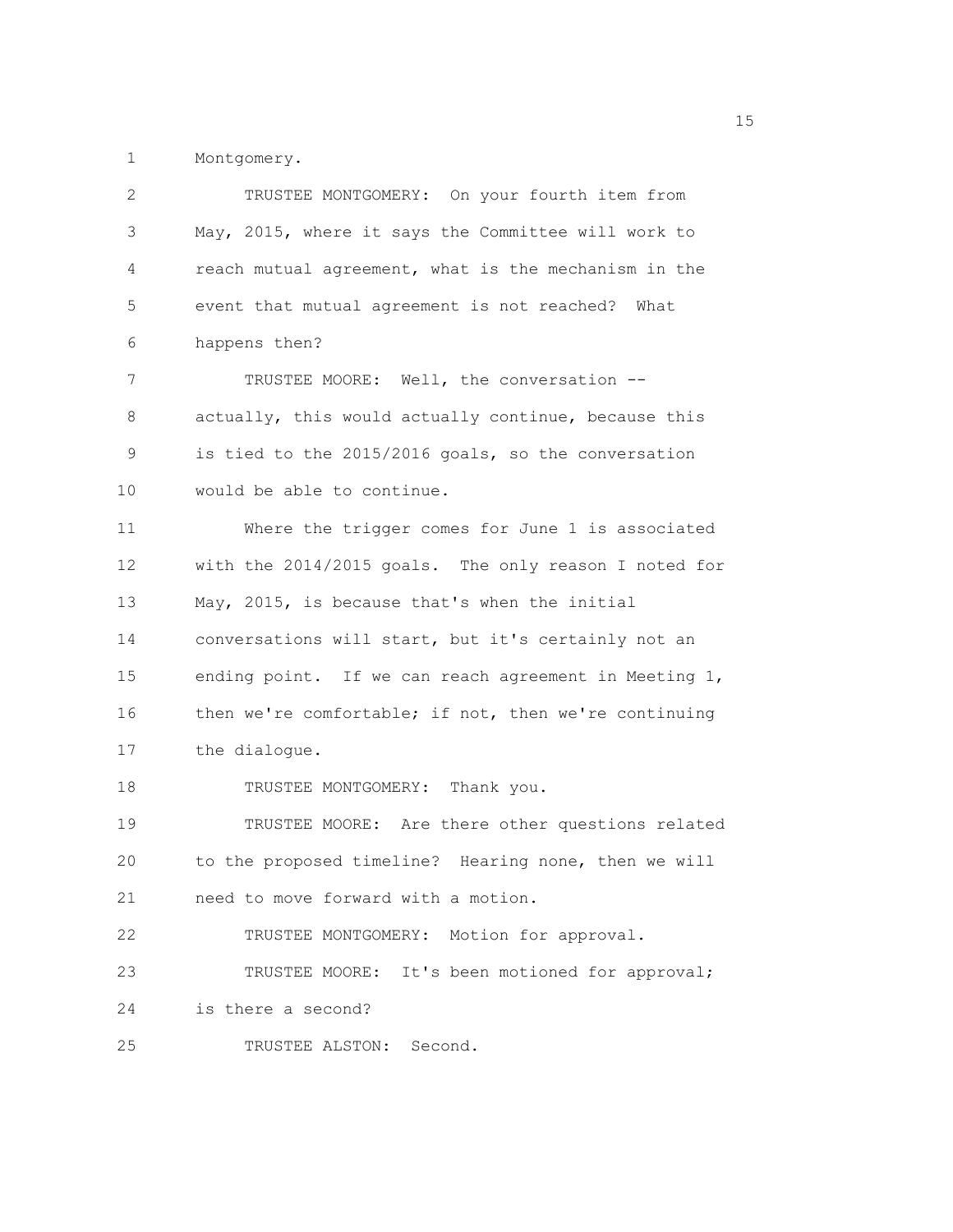1 TRUSTEE MOORE: Okay, it's been properly motioned 2 and seconded that we move forward with adoption of the 3 timeline associated with the Presidential Evaluation 4 Committee. All those in favor, please acknowledge 5 with the sign "aye." 6 (Committee answers affirmatively.) 7 TRUSTEE MOORE: Okay. It looks like the motion 8 passes unanimously. 9 Well, I think this has probably been the quietest 10 meeting that I've ever participated in. I would like 11 to chalk it up as being organized. 12 As a recap of our Committee next step, the 13 Committee will receive President Mangum's proposed 14 2015/2016 performance goals, and that's by way of the 15 Chairman, working in concert with the Board liaison; 16 if you recall that carries a 5/1 date. 17 Lastly, working in conjunction with the Board 18 liaison will begin finalizing the future Committee 19 meeting and Board dates. That will align with the 20 time standards and operating procedures of the Board 21 and certainly the wishes of Chairman Montgomery as 22 well. 23 With this, this does include the items identified 24 in the noticed agenda, so if there is no further 25 business before the Board, this meeting is adjourned.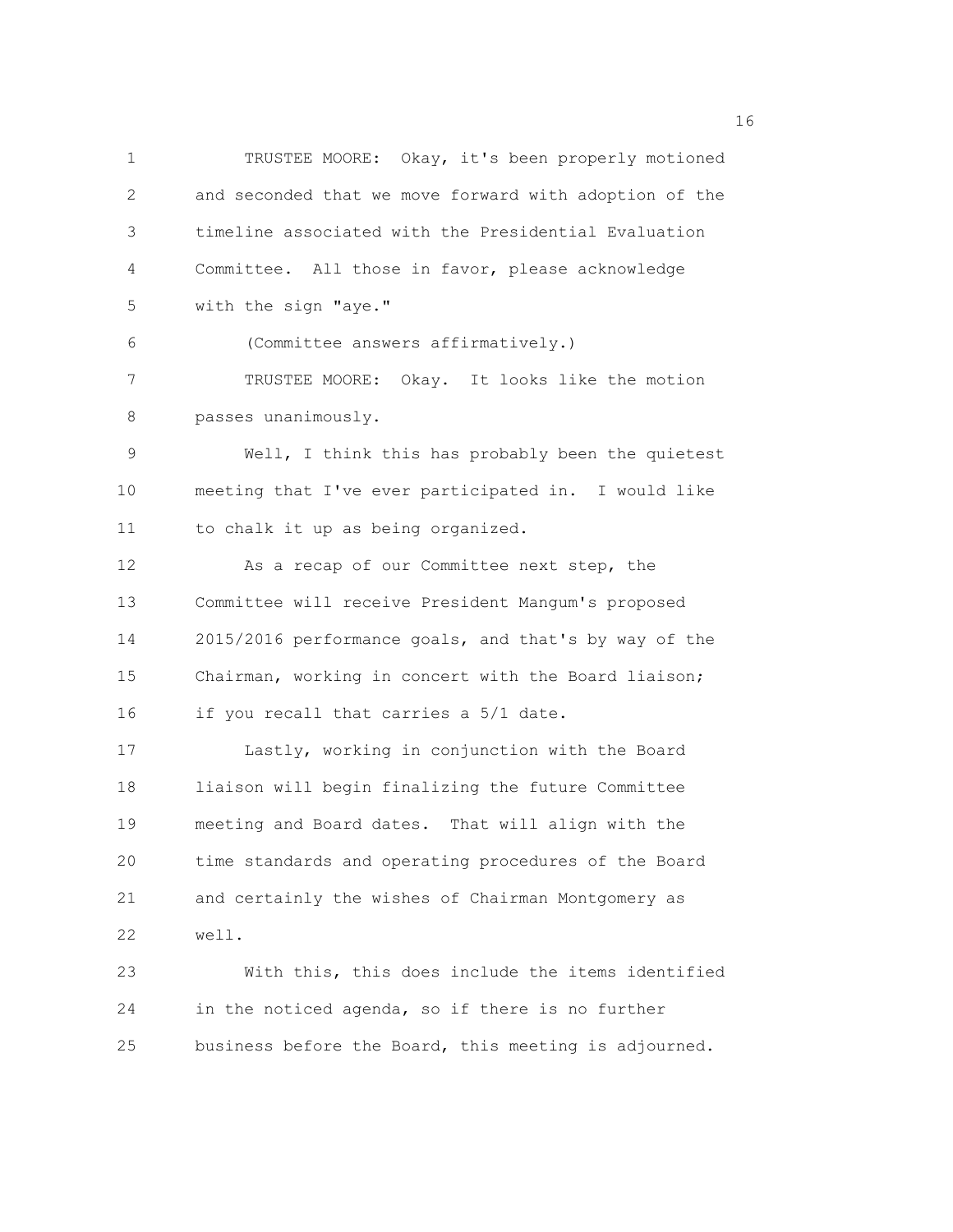| $\mathbf 1$      |  | TRUSTEE ALSTON: Great job. Thank you.      |  |
|------------------|--|--------------------------------------------|--|
| $\mathbf{2}$     |  | (Committee meeting concluded at 4:19 p.m.) |  |
| $\mathsf 3$      |  |                                            |  |
| $\sqrt{4}$       |  |                                            |  |
| $\overline{5}$   |  |                                            |  |
| $\sqrt{6}$       |  |                                            |  |
| $\boldsymbol{7}$ |  |                                            |  |
| $\,8\,$          |  |                                            |  |
| $\mathsf 9$      |  |                                            |  |
| $10\,$           |  |                                            |  |
| $11\,$           |  |                                            |  |
| $12\,$           |  |                                            |  |
| $13\,$           |  |                                            |  |
| $1\,4$           |  |                                            |  |
| $15\,$           |  |                                            |  |
| $16\,$           |  |                                            |  |
| $17\,$           |  |                                            |  |
| $1\,8$           |  |                                            |  |
| 19               |  |                                            |  |
| 20               |  |                                            |  |
| $2\sqrt{1}$      |  |                                            |  |
| 22               |  |                                            |  |
| 23               |  |                                            |  |
| 24               |  |                                            |  |
| 25               |  |                                            |  |